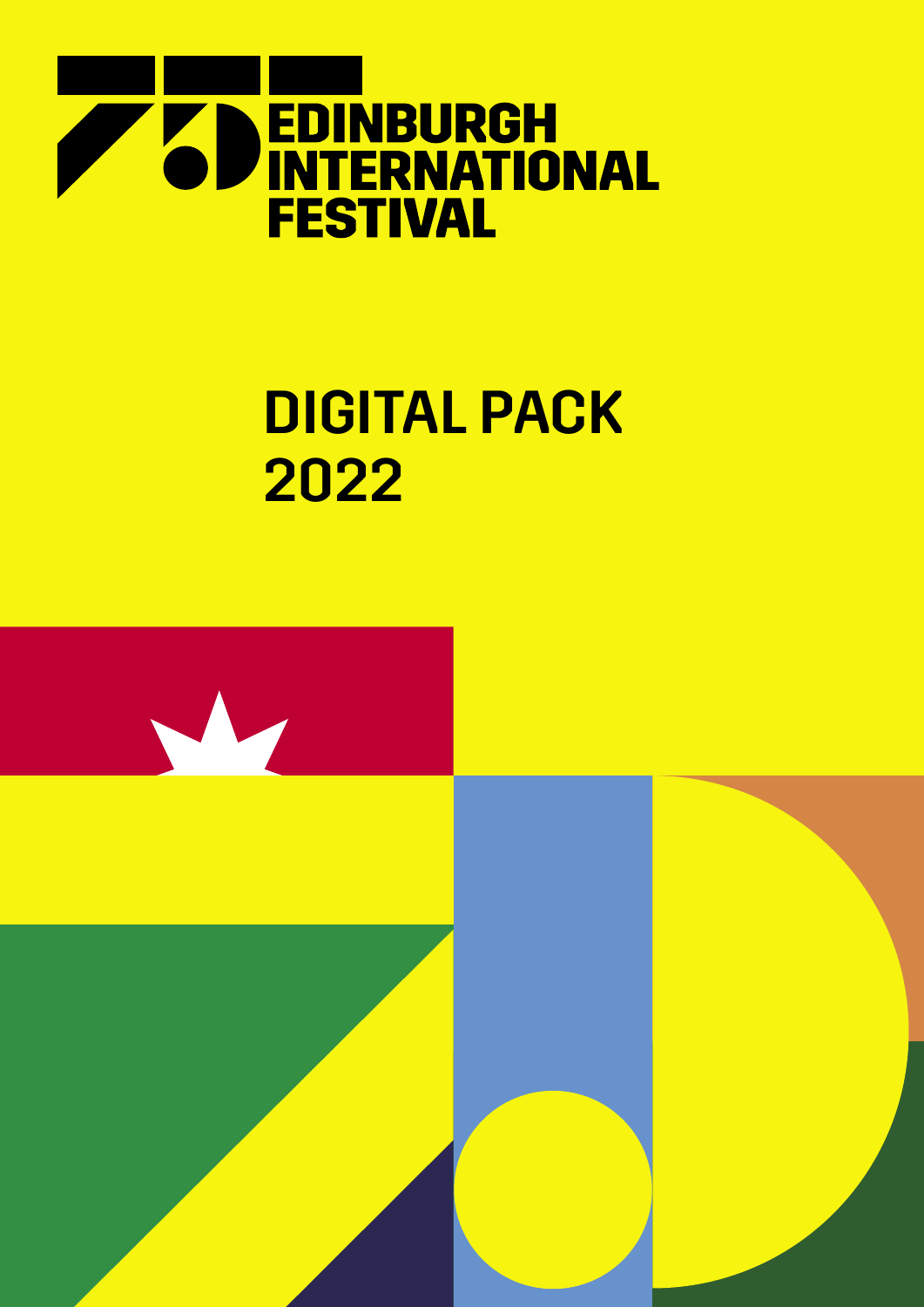# THANK YOU FOR YOUR SUPPORT OF THE EDINBURGH INTERNATIONAL FESTIVAL 2022

We have put together a Digital Pack to help you promote our partnership through your website, social media and other digital materials. We have included an Official Partner logo, email footer, images and video clips from our programme as well as our 2022 press releases.

RGH

**TERNATIONAL** 

**FESTIVA** 

As more images and video content becomes available in the run up to August, we will update our Digital Pack so you can continue to talk about the International Festival and our partnership with fresh material.

You can access all these items through the Digital Pack - [click here](https://spaces.hightail.com/space/XO60rXzEug)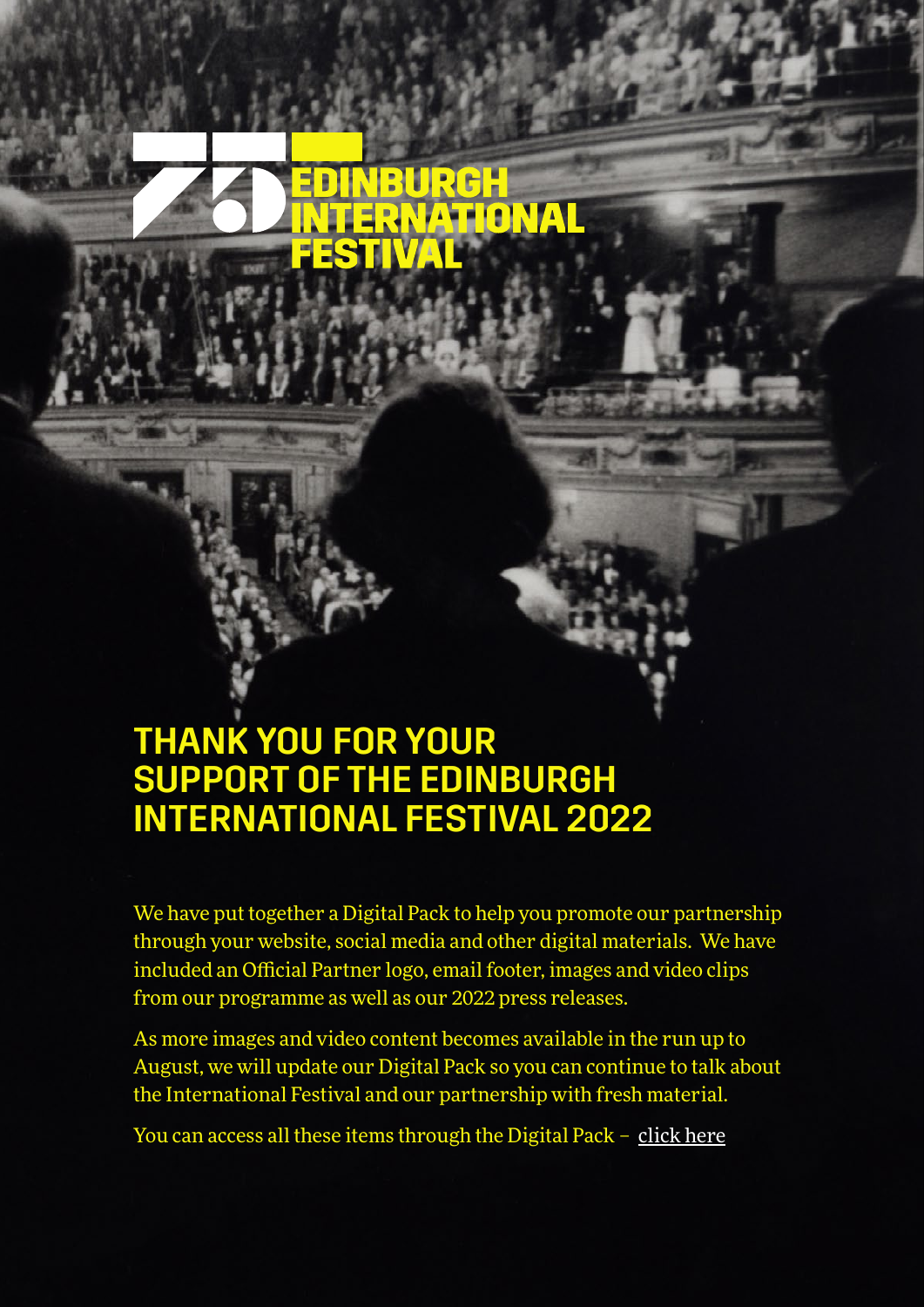### 2022 Official Partner Logo and Footer





#### Social Media

You can find us online in the following places:

| <b>Twitter</b>   | @edintfest                   |
|------------------|------------------------------|
| <b>Facebook</b>  | facebook.com/EdintFest       |
| <b>Instagram</b> | <b>@edintfest</b>            |
| <b>YouTube</b>   | edinburghintfestival         |
| <b>Website</b>   | eif.co.uk                    |
| <b>Spotify</b>   | <b>Edint Fest on Spotify</b> |

Our hashtag is **#EdIntFest** across all channels – please use it to join the conversation.

## How can I get involved in the Launch?

As you know, the programme is still under wraps until **10am on Wednesday 30th March** when it will be revealed on our website. We would love it if you could help us mark the programme reveal via social media.

Is there a particular event in the programme that catches your eye? Who are you excited to see sharing a stage together? We want to hear your take on the upcoming International Festival and what you're most looking forward to using **#EdIntFest**.

#### After the Launch

We have very active social media accounts and would love you to join the conversation. We will retweet any appropriate tweet to our followers, but remember to include the correct handle and **#EdIntFest**.